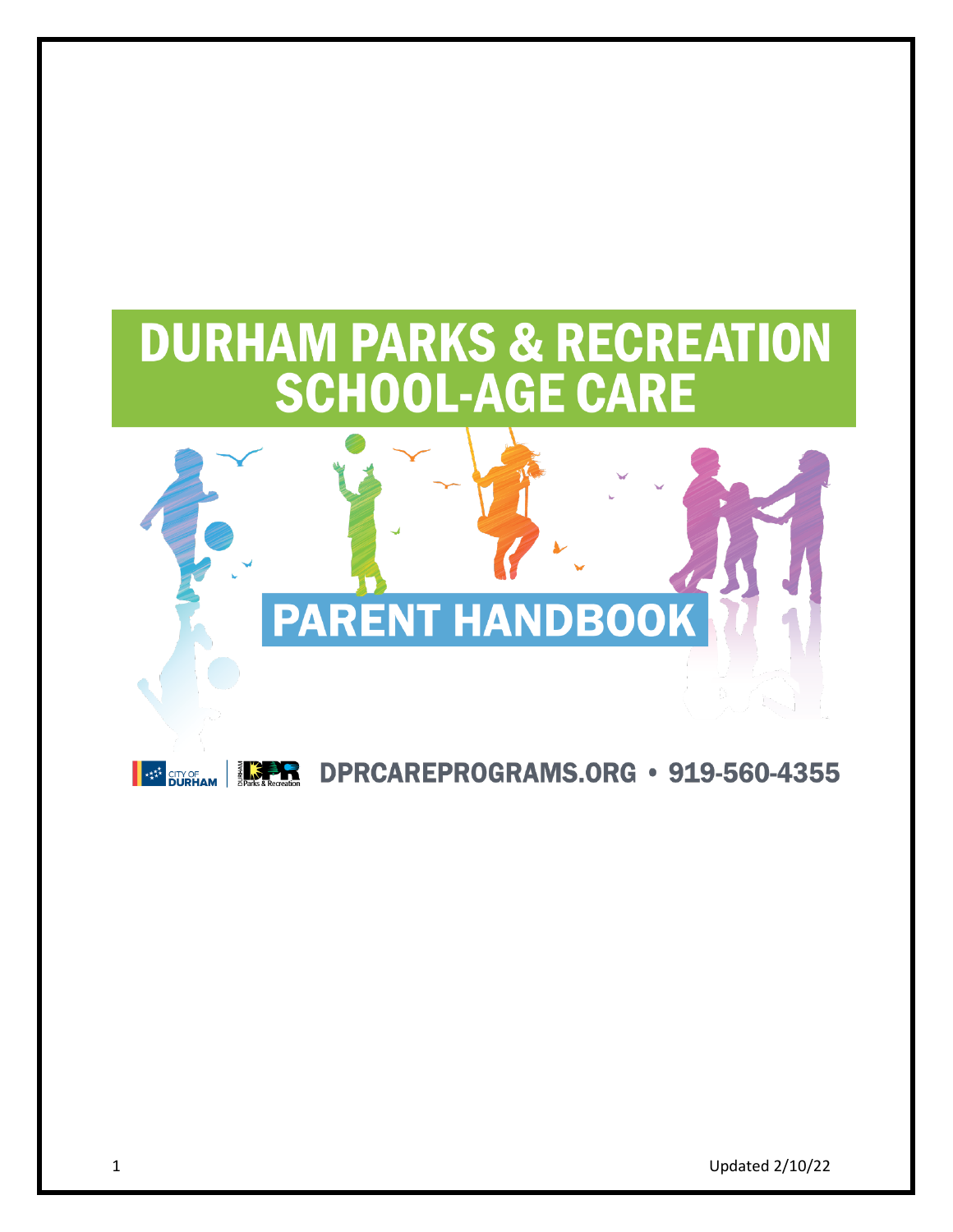### **DPR School-Age Care Staff**

#### **Administration Office Phone: 919-560-4355 Email: [dprcareprograms@durhamnc.gov](mailto:dprcareprograms@durhamnc.gov) Website: [www.dprcareprograms.org](http://www.dprcareprograms.org/)**

| <b>SAC Recreation Services Manager: Danielle Haynes</b>                                   | 919-560-4355 |
|-------------------------------------------------------------------------------------------|--------------|
| <b>SAC Care Program Coordinator: Jackie Steckler</b>                                      | 919-560-4355 |
| East Durham Recreation Center (Summer Camp Only)<br>2615 Harvard Ave Durham, NC 27703     | 919-560-4278 |
| <b>Edison Johnson Recreation Center</b><br>500 W. Murray Ave. Durham, NC 27704            | 919-560-4270 |
| <b>Holton Career &amp; Resource Center</b><br>401 N. Driver St. Durham, NC 27703          | 919-354-2750 |
| I.R. Holmes Sr. at Campus Hills Recreation Center<br>2000 S. Alston Ave. Durham, NC 27707 | 919-560-4444 |
| <b>Walltown Recreation Center</b><br>1308 W. Club Blvd. Durham, NC 27705                  | 919-560-4296 |
| <b>WD Hill Recreation Center</b><br>1308 Fayetteville St. Durham, NC 27707                | 919-560-4292 |
| <b>WI Patterson Recreation Center</b><br>2614 Crest St. Durham, NC 27705                  | 919-560-4560 |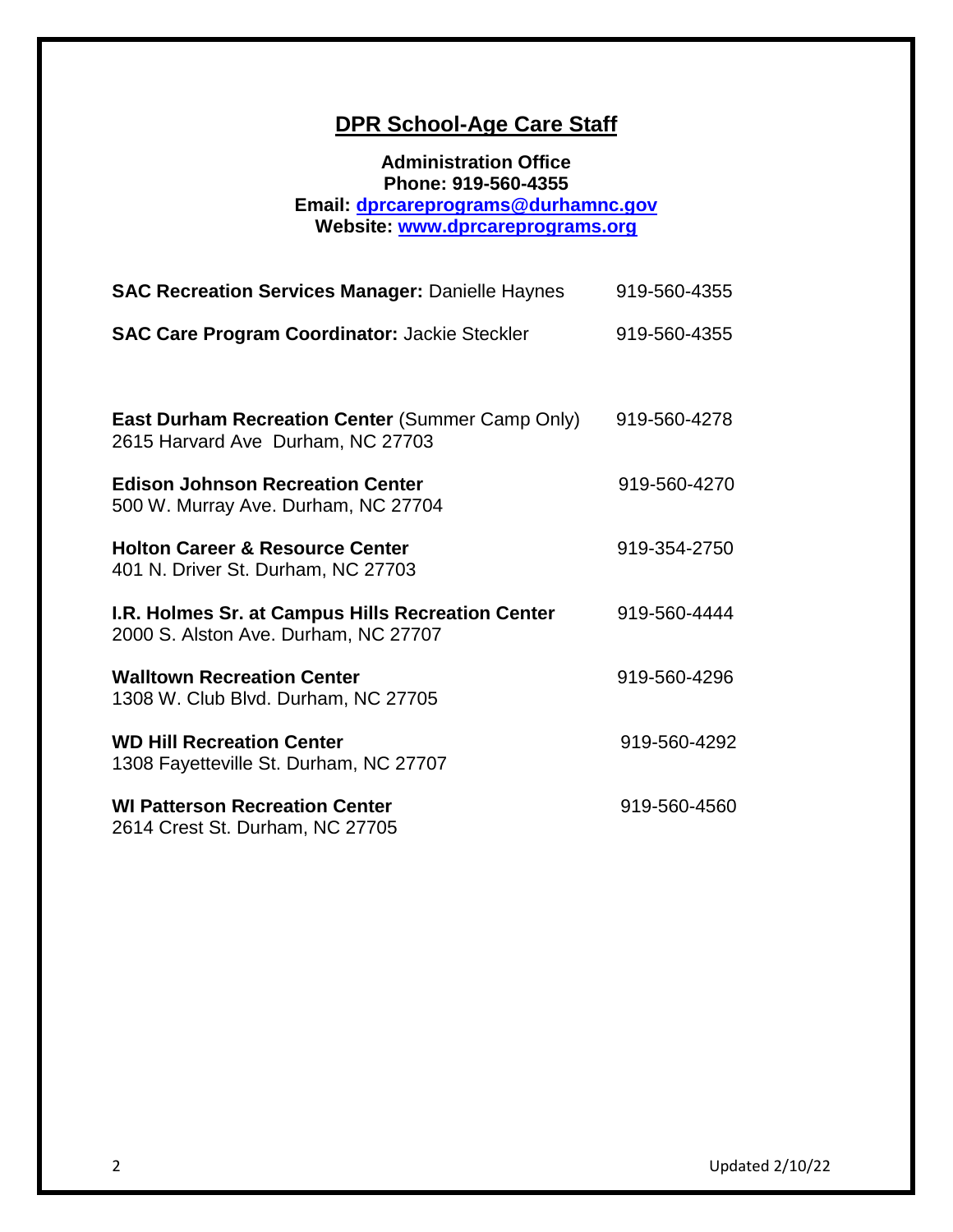#### **ActiveNET and ePACT Registration Accounts**

#### **All information updated online through ePACT will take 24 hours to update and for staff to be notified of any changes.**

All School-Age Care registrations, payments and completion of ePACT is required at least 72 hours prior to the participant starting the program.

Participant information should be reviewed and updated regularly by the parent/ guardian. All updated information should be completed online and communicated to the School-Age Care Recreation Specialist of the program that the participant is registered in.

#### **Active Net:**

- **Program Registration (Financial)**
- **Online payments**
- **Financial inquiries (Invoices, payment history, Sliding Fee Scale percentages)**
- **Address/ Phone Number updates**

#### **ePACT:**

- **Participant health, behavior, medication needs**
- **Address/ Phone number**
- **Authorized Pickup persons**
- **Emergency contact information**
- **View signed behavior reports, behavior support plans and other relevant documents per participant**

#### **For Active.Net Assistance**

Contact Durham Parks and Recreation (919) 560-4355 or DPR staff on site

#### **For ePACT Assistance**

• Contact ePACT [www.epactnetwork.com](http://www.epactnetwork.com/) or 1.855.773.7228 Monday to Friday from 8:00am to 5:00pm (PT)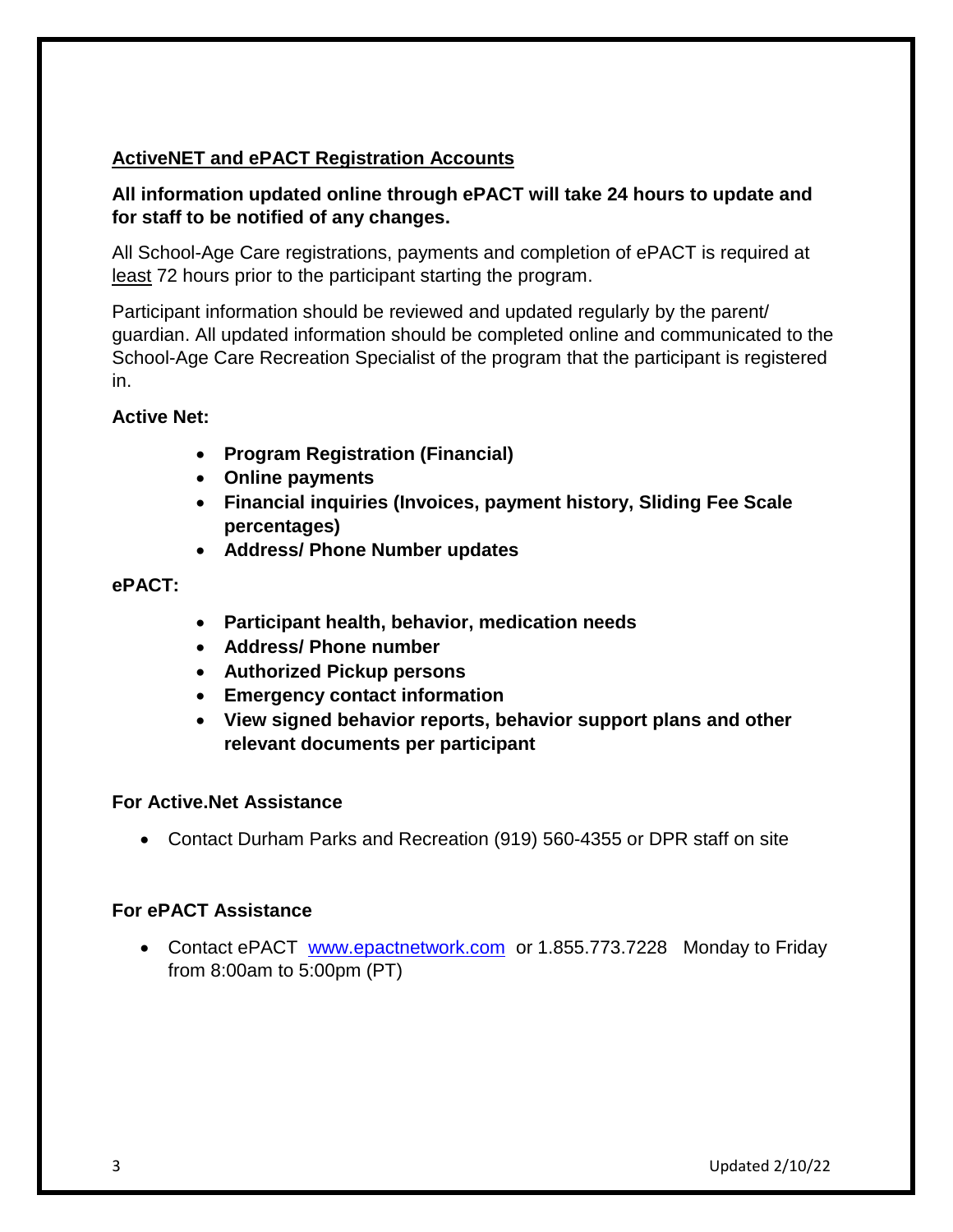#### **DPR Discounts, Payments and Refunds:**

#### **School-Age Care Sliding Fee Scale and Discount Programs**

The Sliding Fee Scale is a discount program available to families who would like to apply for additional financial funding for School-Age Care programs. Reduced fees approved under this program may be applied to only the following programs: Summer Camp, After School, Intersession and Fun Days

Parents/ Guardians should apply onsite at [www.DPRplaymore.org.](http://www.dprplaymore.org/) Parents/Guardians can appeal their sliding fee scale percentage at any time due to changes in circumstances. The Sliding fee scale must be renewed each year. Sliding Fee Scale Discounts expire on the 365<sup>th</sup> day from approval date.

**\***The Program fee rate at the time of registering for a program is the fee the customer is responsible to pay. No payment adjustments will be given after program registration is complete.\*

#### **PlayMore Card**

Participants may purchase a DPR PlayMore card which will give a discounted rate on all programs in addition to other benefits listed in our PlayMore Brochure and website at [www.DPRCarePrograms.org.](http://www.dprcareprograms.org/) The card must be purchased annually.

#### **Multi-child Discount**

After first child's registration fee is paid in full, each additional child will receive a 10% discount off the program fee. \* Does not apply if using the sliding fee discounts\*

#### **How to make payments for a SAC Program**

- Online at [www.DPRCarePrograms.org](http://www.dprcareprograms.org/)
- Any DPR Recreation Center (excluding East Durham and W.I. Patterson)
- Administration Building

#### **Payment Plans**

School-Age Care offers a variety of payment plans depending on the program type. With some programs parents will have the option to select which payment plan works best for their family. Other SAC programs have set payment plans that must be followed.

#### **Program withdrawals & Refunds**

When withdrawing from a School-Age Care Program (before or during) the parent/ guardian must give notice in writing at least **14 days in advance**. Failure to give notice will result in a balance that must be paid or DPR may withhold any deposits.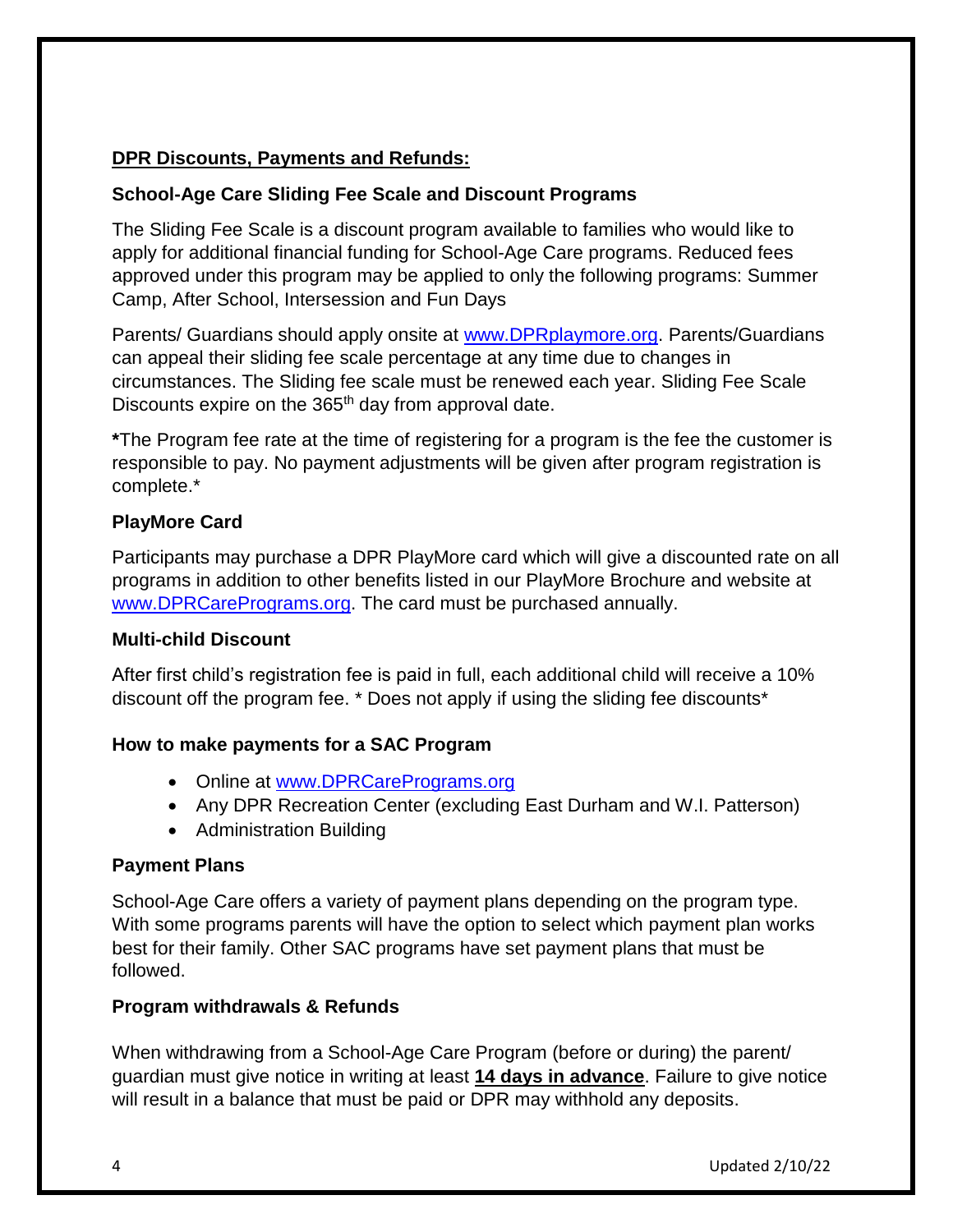All program withdrawal notices should be sent to [DPRcareprograms@durhamnc.gov](mailto:DPRcareprograms@durhamnc.gov)

#### **Failure to attend program**

If a participant does not attend the registered program for 2 consecutive weeks and no notification of the absences has been given to the Recreation Specialist the participant will be withdrawn from the program.

- No Refund Will Be Given
- Parent/Guardian is responsible for charges up to withdrawal date

#### **Age Verification**

Durham Parks and Recreation School-Age Care Programs, strives to provide age appropriate curriculum and programming for all school-age children. To meet this goal, participants must be at least 5 years old and be currently in or completed Kindergarten to participate in After-school, Fun Days, Intersession and Youth Summer Camp programs.

**\****ALL* School- Age Care programs held at the Holton Career and Resource Center require participants to have *completed the First grade. \**

DPR School-Age Care Programs reserves the right to request the parent/guardian provides legal documentation (i.e. birth certificate) and school enrollment/grade completion notification, verifying the age of the participant and enrollment of school. If legal documentation is requested and not provided within 24 hours, DPR may dismiss the participant from the program. No refund will be given if participant is dismissed from the program.

#### **Behavior Management**

Durham Parks and Recreation believes in a safe, positive and respectful environment for all participants. Program expectations are clearly explained to all participants on a regular basis within the program.

DPR School-Age Care Programs supports and practices the following Behavior Management Tools and are conducted by DPR staff:

- **Monitoring of participant** engage participants in conversations, actively participate in activities and ensure there is proper staff ratio
- **Positive Reinforcement** provides positive and encouraging communication between participants and staff.
- **Redirection** Address the undesired behavior and give other options to redirect participant to make a positive choice.

When a participant chooses not to make a positive choice, the following procedures will be followed;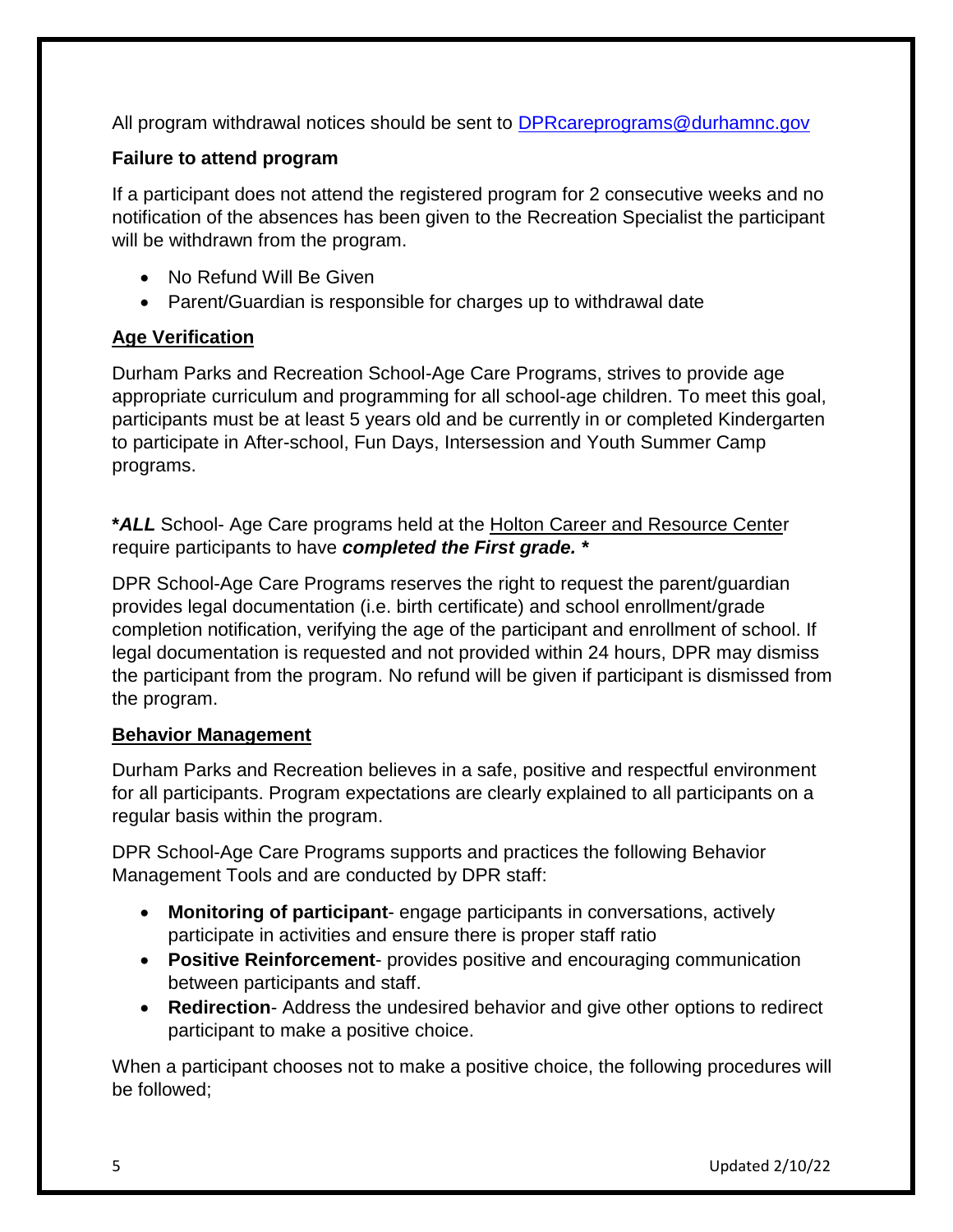**Step 1**: Participant will receive a verbal warning

**Step 2**: Participant will receive a cool-down from the activity (no longer than 15 minutes)- A time to cool down away from the situation/ group and provide an opportunity for discussion and reflection with staff to determine and understand how better to handle the situation.

**Step 3**: Rejoin the group- Participant will be able to rejoin their group and participate with the activities.

If Behavior continues:

**Step 4:** A behavior report will be completed and will be discussed with the parent/guardian and the SAC program Supervisors/ Manager.

Depending on the incident/ behavior the participant's parent /guardian may be requested to pick up the child from the program within 1 hour of DPR staff calling.

School-Age Care Supervisors and Management can institute a suspension if deemed necessary.

If a parent/guardian does not pick up the participant within the 1 hour, a late fee may be charged. If the program is scheduled to be out of the building and the participant needs to be picked up the parent will be required to pick up from the location.

#### **Severe offenses, such as but not limited to:**

- Fighting/Hitting
- Intentional Spitting/Coughing on an individual or object
- Bullying/ Harassment (in program & social media)
- Theft
- Vandalism
- Possession of Weapons
- Possession of Drugs
- Severe verbal threats
- Sexual Misconduct
- Leaving the program/building without proper dismissal or approval
- Refusal of activities
- Any other safety related behaviors

For severe offenses the participant will receive an immediate Behavior Incident Report and will be suspended up to 3 full days or more or, dismissed from the program immediately.

Participants will not be disciplined in a SAC Program for behaviors that occurred outside of program hours regardless of parental requests.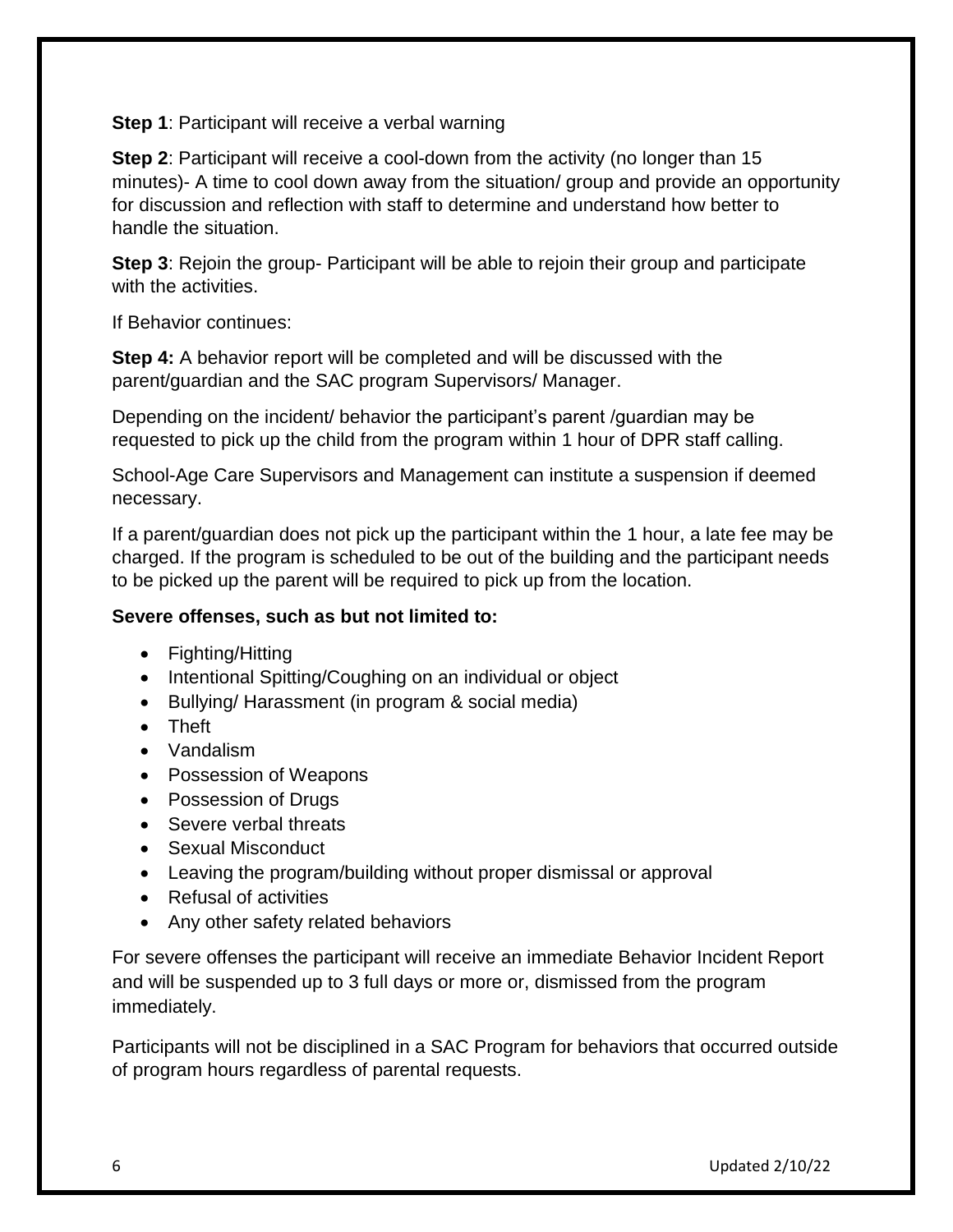#### **Bullying in SAC Program**

DPR School-Age Care Programs recognizes the very serious nature of bullying and the negative impact it can have on lives and therefore is fully committed to promote mutual respect, tolerance, and acceptance.

DPR School-Age Care Programs will not tolerate behavior that infringes on the safety of any participant or staff. It is unacceptable for staff or participants to intimidate or harass another participant or staff through words or actions. Such behavior includes direct physical contact, such as hitting or shoving; verbal assaults, such as teasing or name calling; social isolation or manipulation; or the use of any electronic device to deliver hurtful images, messages, threats, or obscenities including inappropriate or unwanted photographs.

Any findings of the above listed behaviors can result in immediate suspension and or expulsion from the School-Age Care program.

DPR School-Age Care Programs expects participants and/or staff to immediately report incidents of bullying or harassment to the Recreation Specialist who will report the incident to the School-Age Care Supervisors. Staff members are expected to immediately intervene when they see a bullying incident. Each complaint of bullying will be promptly investigated by the School-Age Care Programs supervisors. This policy applies to participants on all recreation center site grounds, while traveling to and from all program sponsored activities and events, and during all program sponsored activities and events.

**Definition**- Bullying is defined as an unwanted, aggressive behavior that involves a real or perceived power imbalance. The behavior is repeated, or has the potential to be repeated, over time.

#### **Types of bullying include;**

- **Verbal** Repeatedly saying or writing mean things which hurt, insult, or humiliates and is directed at an individual.
- **Social** Hurting someone's reputation or relationships by repeatedly rejecting and/or undermining an individual's attempt to socialize and form relationships with peers.
- **Physical** Hurting a person's body or possessions and property.
- **Extortion** Demands for money, often accompanied by threats; forcing an individual to steal for delivery to another.
- **Cyberbullying** Many forms of bullying such as, Verbal, Social and Extortion carried out through the use of information and communication technologies including but not limited to; text, social network sites, email, instant messaging, apps, gaming sites, chat-rooms, and other online technologies.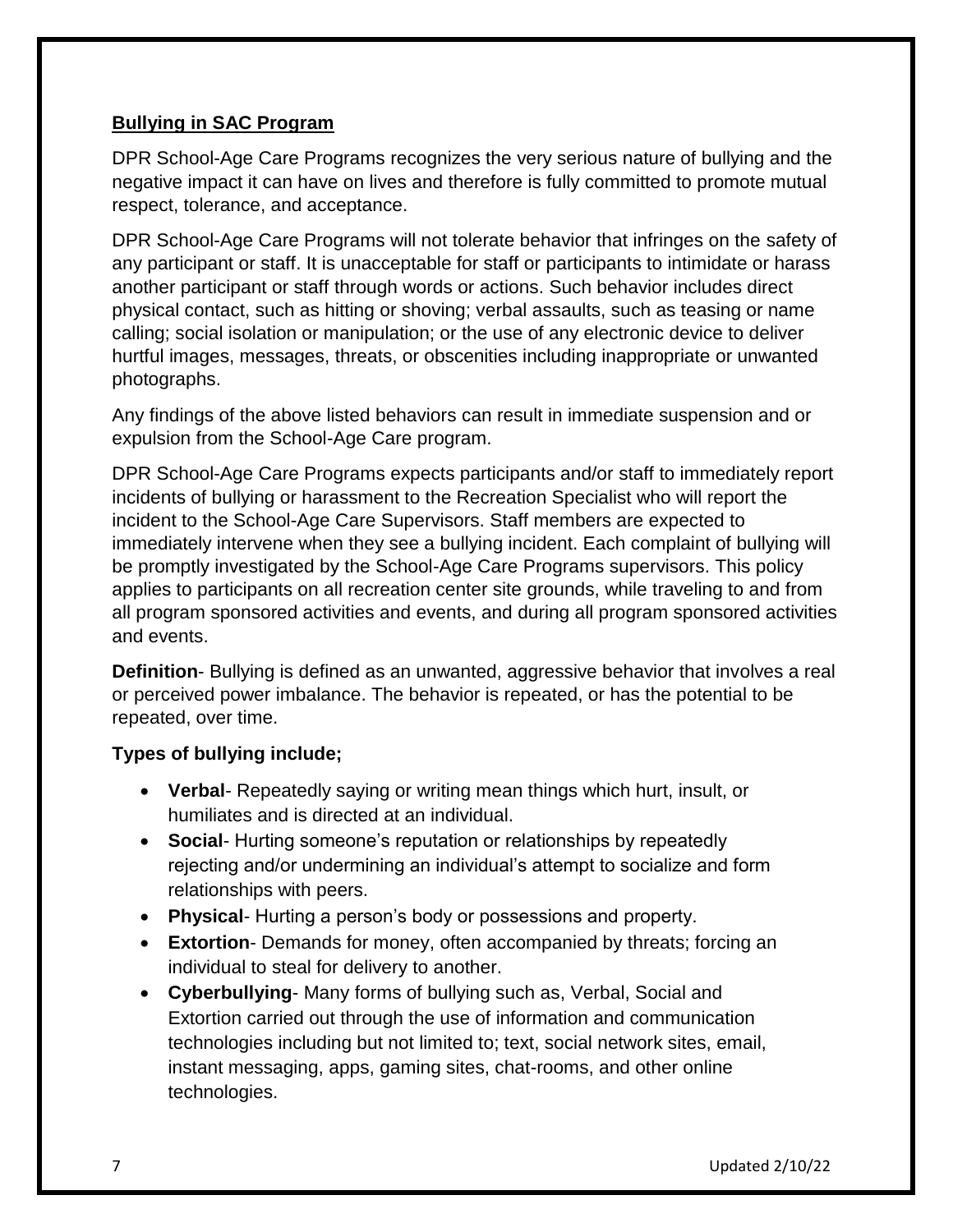#### **Inclusion**

All DPR School-Age Care programs provide inclusion support for children with special needs. Participants needing significant assistance with personal care, behavior management, support to participate in activities, constant eyes on supervision and/or hands on support for more than 30% of the time may be required to bring a care provider (at no expense to DPR) to assist them.

#### **Accommodations available include, but are not limited to:**

• Modifying or adapting activities in a way that does not fundamentally alter the purpose of the activity.

• Provide accessible transportation within a program and/or adaptive equipment upon request (when available).

• Arrange for the participant and parents/guardians to meet staff prior to the program.

•Meet with the parents/guardians to seek instructions and strategies to meet needs and promote success for the child/teen.

#### **Parents/Guardians can assist by:**

- Providing adapted supplies and equipment that are specific to the participant needs that may not be available to DPR.
- Complete the information needed in ePACT at least 14 days prior to program start. This will allow sufficient time for consultation between staff, assessment of the participant, determine level of supervision required and provision of staff support.
- Identify and provide a 1:1 care provider. Care providers can be anyone over the age of 18 yrs and does not have be through a behavioral health agency. Background checks and care provider expectations form are required for all 1:1 care providers prior to attending the program.

#### **Personal Care**

DPR School-Age Care program does not provide personal care for program participants. DPR staff does not assist in the toileting or dressing of any program participants. All program participants must be independent for toileting and personal care in order to participate. Program participants must be able to change their own clothing if soiled.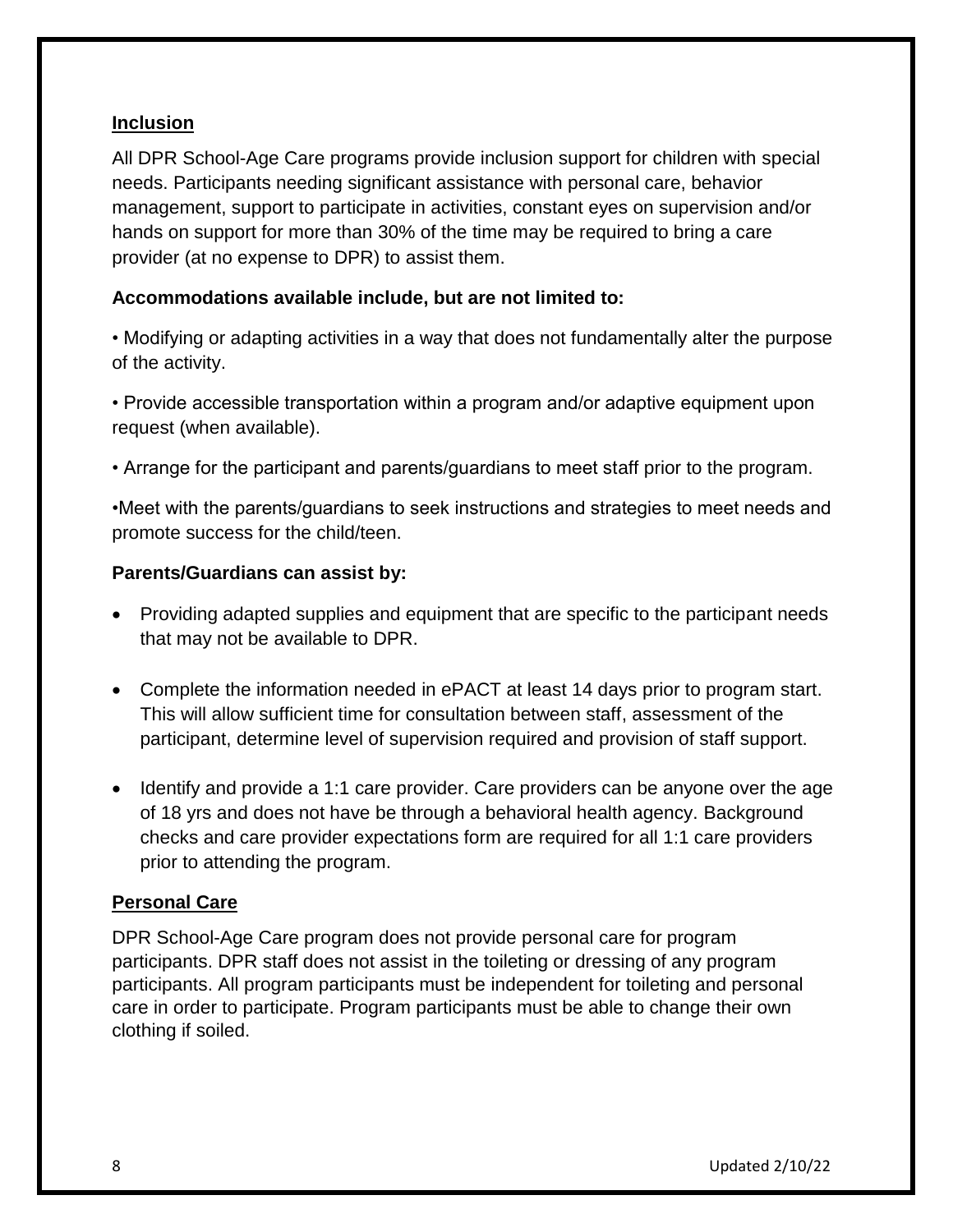If a toileting accident does occur, a change of clothes must be brought to the program location or the participant must be picked up from the program within one hour of the incident.

#### **Confidentiality**

DPR staff will not discuss confidential matters or personal information with anyone outside of the Department or with unauthorized individuals. Behavior issues and suspensions can be discussed with anyone listed on the authorized pick up list and the emergency contact list.

All participants are encouraged to respect the confidentiality of other participants by not disclosing personal information with social media, such as but not limited to, Facebook, Twitter, Snap Chat, Instagram, etc.

#### **Dress Code**

Participants should wear comfortable, season appropriate clothing and athletic shoes in order to participate in recreational activities each day, taking into consideration the temperature and weather conditions.

Swim suits should provide full coverage, such as one-piece swim suits and board shorts/shirts.

#### *Inappropriate attire:*

Flip flops, spaghetti strap shirts, revealing clothing, jewelry, Speedo briefs excessively loose pants and/or shirts. Excessively tight/restrictive pants, shorts, shirts, dresses, clothing that displays references drugs, alcohol, tobacco, sex, religion, gangs are also inappropriate.

If inappropriate attire is worn, preventing participation, or causing a distraction to the program the parent/guardian may be asked to bring a change of clothes or will be required to pick up the participant.

#### **Electronic Devices / Personal Items from Home**

Electronic devices such as, but not limited to cell phones, iPod, iPad, tablets, laptops, gaming devices, toys, games, valuables, etc. are *NOT* allowed to be used during the SAC program. Durham Parks and Recreation does not assume any responsibility for items left, lost stolen or broken.

#### **Movies**

Movies may be shown while participants are in DPR School-Age Care programs. Before movies are shown, the title of the movie will be communicated to parent/guardians. No movie shown will be over the rating of PG.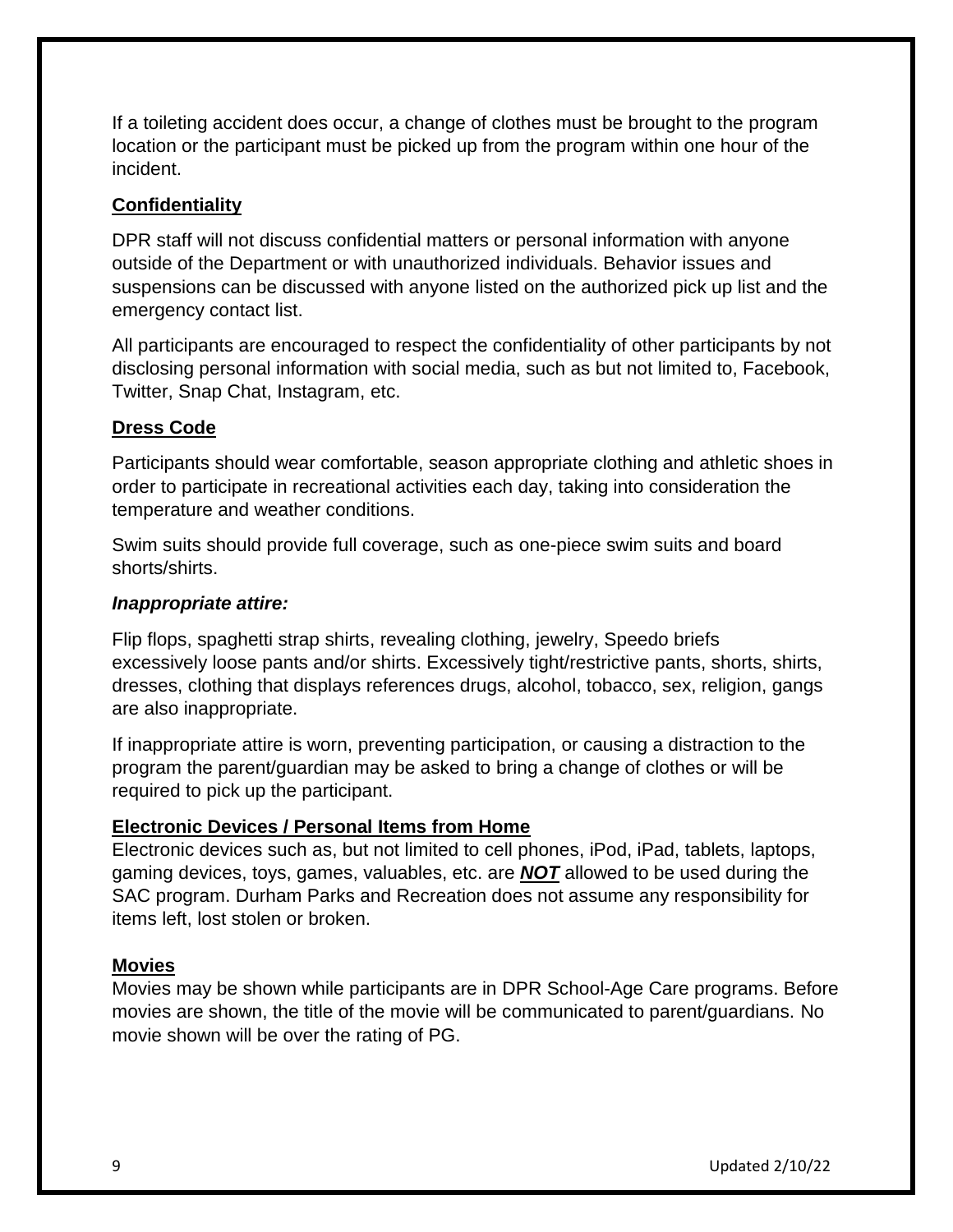#### **Field Trips**

All field trips are free of cost to participants. Participants will be transported to field trip locations by DPR buses, vans and/or vehicles contracted by DPR. For field trip locations in close proximity to a center, program groups may walk to the specified location.

#### **Important information about trips:**

- o Participants **MUST** arrive and be signed into the program at least **30 minutes** prior to the scheduled departure time. Scheduled departure time can be found on parent boards, and emailed in the weekly update.
	- $\circ$  DPR does not accept responsibility for a program participant until they are signed in with program staff.
	- $\circ$  If a participant needs to be picked-up while at a field trip it is the responsibility of the parent to communicate that to the Recreation Specialist prior to the trip.
	- $\circ$  Transportation vehicles for trips will promptly leave the program site at the advertised scheduled time and will not be delayed to wait for participants arriving after the required 30 minutes prior to trip time.
	- o Due to safety and liability reasons participants cannot be dropped off by a parent/ guardian at a field trip location.
	- $\circ$  Some fieldtrips may require additional waiver forms to participate- the SAC Recreation Specialist will communicate this information if needed for a trip.
	- $\circ$  If a participant misses a field trip they may check into the site once their camp group has returned.
	- $\circ$  Refunds will not be given if a participant misses a field trip.

#### **Food in School-Age Care**

Parents/Guardians must notify program staff of **ALL** food allergies and dietary restrictions. If participants are interested in bringing their own food they are welcomed to do so providing it is nutritional and if possible be peanut/ nut free. Vending machines are not available during program hours for program participants.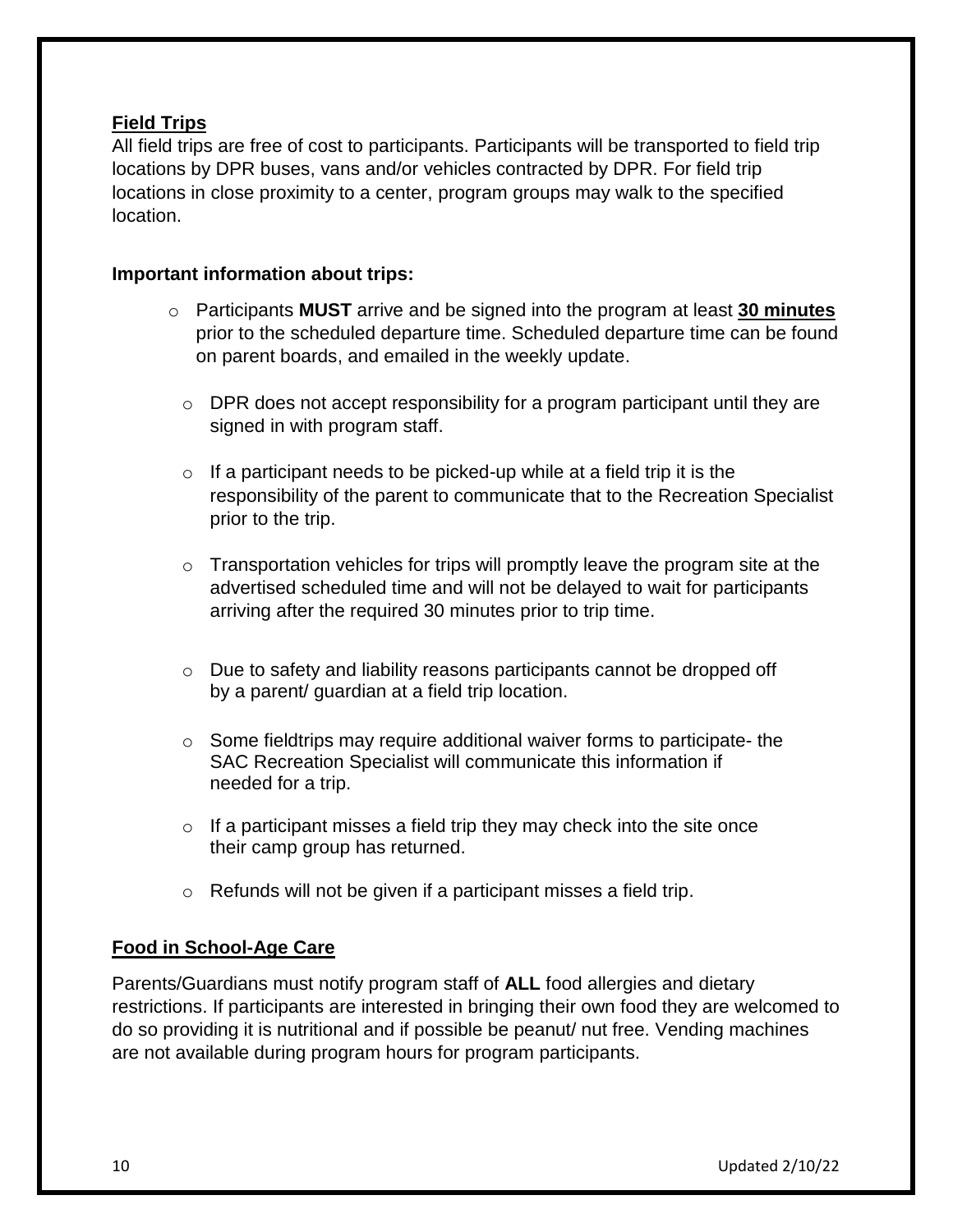#### **Snack**

- DPR provides a snack, in the afternoons for all program participants.
- A conscious effort is made to provide nut-free products to program participants
- Sharing food between participants is not allowed including siblings
- Participants should bring a lunch/snack substitute from home if they have food sensitivities, allergies, or dislike the lunch/snack provided.

#### **Breakfast/ Lunch Meals** (**Summer Camp Only)**

Registered participants will receive breakfast and lunch daily provided by Durham Public School's Food and Nutrition Program

- A weekly menu and serving times can be located on an Information Board at the program site and will be emailed weekly.
- Refrigerators are not available for participants to store or keep food cold.
- Microwaves and ovens are not available to cook or heat food brought from home.

#### **Special Treats/Celebrations**

Parents/ guardians must get prior approval and a head count from the program Recreation Specialist before bringing food onsite. Outside food must be store bought with labeled ingredients and sealed. Food made at home will not be allowed. DPR asks that all purchased products contain no nuts.

#### **Illness/Injury**

Participants should not attend any program if they have experienced one or more of the below symptoms within 24 hours. Any participant who displays signs of the illness while at the program will be separated from the group and must be picked up within one hour of the call. Parent/ Guardian will be informed of a return date/ return to program requirement by DPR staff.

#### Signs of Illness:

Fever (100.4 degrees or greater without fever reducing medication), Cough, Diarrhea, Vomiting, Sore Throat, Rash, Undiagnosed illness, Chicken Pox, Pink Eye, Ring Worm, Head Lice, any other potentially contagious condition, participant complains of not feeling well

Participants may return to a program when they have been symptom free without medication for at least 24 hrs. Or there is written documentation from a physician stating participant is not contagious and is safe to return. (DPR may request a doctor's note to return to programming for any reason). If any participant exhibits unsafe health practices in the program, they will be sent home. Example include but are not limited to coughing on staff or other participants.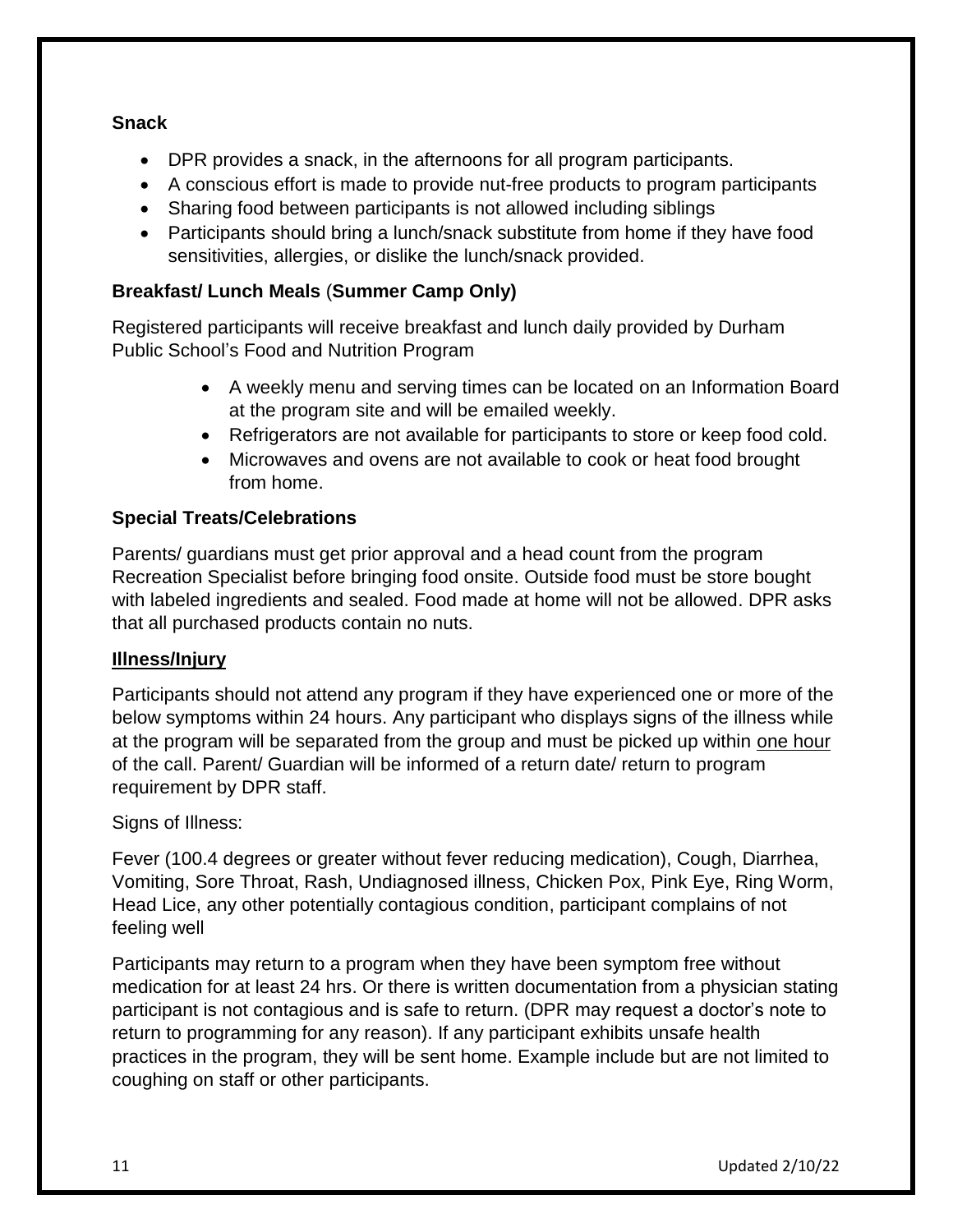#### **COVID-19 Illness Guidelines**

#### **Participants should not attend the program if they have:**

- Tested positive for COVID-19
- Been in close contact with someone diagnosed with COVID-19 within 5 days
- Been advised by the Health Department or a health care provider to quarantine
- Waiting for a COVID-19 test results
- Experienced any of the symptoms listed below:

**Symptoms of COVID-19:** (based on the NCDHHS guidance)

Fever\* or chills • New cough • Shortness of breath or difficulty breathing • Fatigue • Muscle or body aches • New loss of taste or smell • Sore throat • Congestion or runny nose • Headache • Nausea or vomiting • Diarrhea

\*Fever is determined by a measured temperature of 100.4 °F or greater, or feels warm to the touch, or says they have recently felt feverish.

Participants who display symptoms of COVID-19 during the program will be separated from the group and must be picked up immediately. All family members living in the same households will also be separated from the group and must be picked up.

Participants displaying signs of illness will be required to wear a face mask. The Parent/Guardian or anyone listed on the Emergency Contact list will be contacted for pick-up. The participant must be picked up within 1 hour of the call. Late fee will apply after 1 hour.

#### **Participants will not be permitted into or will be sent home from the program if:**

- o They have a positive COVID-19 test
- $\circ$  Complains of not feeling well along with visible signs of illness
- o Develops noticeable symptoms during program hours
- o Waiting for COVID-19 test results
- o Has been exposed to someone with COVID in the past 5 days

#### **COVID-19 Quarantine requirements:**

Individuals who have tested positive for Covid-19 participating in programs will be excluded from program participation for 5-10 days.

#### **Participant is Asymptomatic** *(includes both Vaccinated and Unvaccinated)-*

• The participant can return on Day 6 if they can provide proof of a negative PCR test or Rapid Antigen Test from a certified testing site taken on or after Day 5 from date of original positive test. Upon return to the program the participant must wear a well-fitting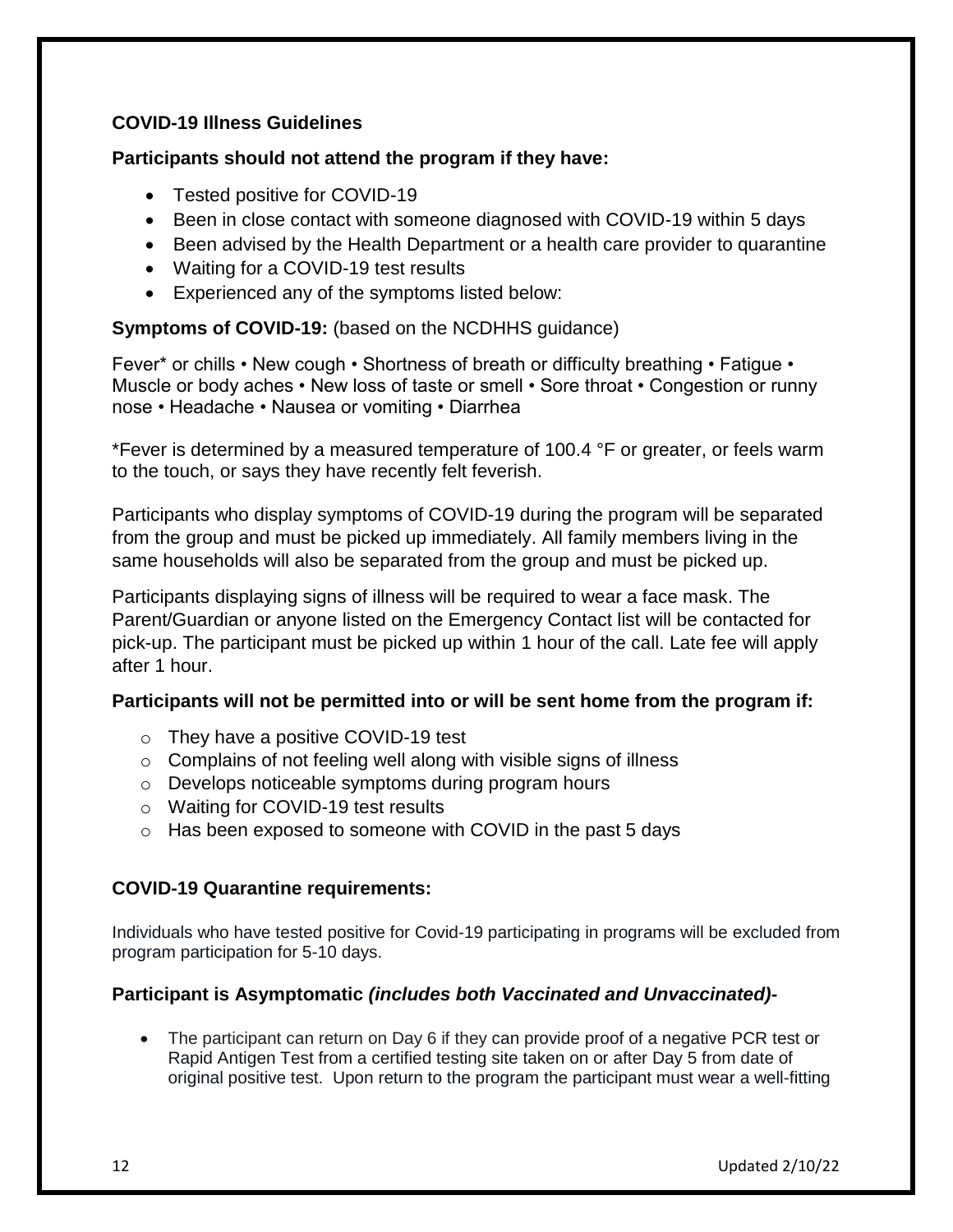mask around others both indoors and outdoors for 5 additional days to minimize the risk of infecting others.

- $\circ$  If they test positive for the re-test, then they will be required to provide proof of medical clearance from a health professional before returning to the program prior to Day 10.
- After 10 days from the date of a positive test a participant that cannot test or chooses not to test may return to the program if they have remained asymptomatic. (If they have developed symptoms then the instructions for a participant who is symptomatic will apply.)

#### **Participant is Symptomatic** *(includes both Vaccinated and Unvaccinated)-*

- The participant can return on Day 6 if they can provide proof of a negative PCR test or Rapid Antigen Test from a certified testing site. The test can be taken on or after Day 5 from date of original positive test **if the participant's symptoms are resolving** (*fever free for 24 hours prior without fever reducing medications and other COVID symptoms improving*). Upon return to the program the participant must wear a well-fitting mask around others both indoors and outdoors for 5 additional days to minimize the risk of infecting others.
	- $\circ$  If they test positive for the re-test, then they will be required to provide proof of medical clearance from a health professional before returning to the program prior to Day 10.
- After 10 days from the date of a positive test, a participant that cannot test or chooses not to test may return if they are *fever free for 24 hours prior without fever reducing medications and other COVID symptoms are improving.*

#### **COVID-19 EXPOSURE**

Individuals who have been exposed to Covid-19 who are participating in programs will be excluded from program participation for 5-10 days.

#### **Participant is Asymptomatic** *(includes both Vaccinated and Unvaccinated)-*

- The participant can return on Day 6 if they can provide proof of a negative PCR test or Rapid Antigen Test from a certified testing site taken on or after Day 5 from date of exposure. Upon return to the program the participant must wear a well-fitting mask around others both indoors and outdoors for 5 additional days to minimize the risk of infecting others. (If they test positive, then the instructions for Positive Covid-19 Diagnosis will apply.)
- After 10 days from the date of the exposure a participant that cannot test or chooses not to test may return to the program if they have remained asymptomatic. (If they have developed symptoms then the instructions for a participant who is symptomatic will apply.)

#### **Participant is Symptomatic** *(includes both Vaccinated and Unvaccinated)-*

 The participant can return on Day 6 if they can provide proof of a negative PCR test or Rapid Antigen Test from a certified testing site. The test can be taken on or after Day 5 from date of the exposure **if the participant's symptoms are resolving** (*fever free for*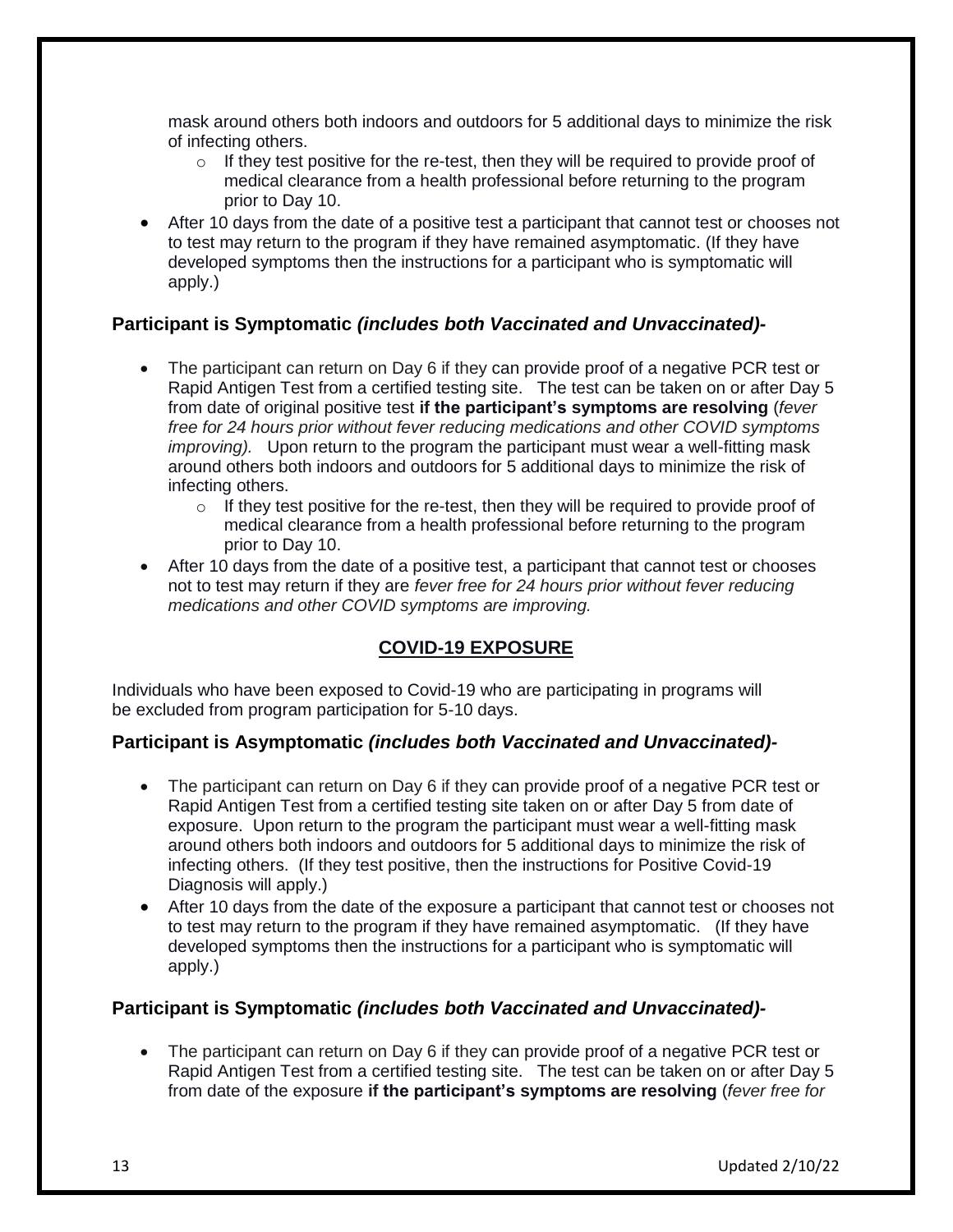*24 hours prior without fever reducing medications and other COVID symptoms improving*). Upon return to the program the participant must wear a well-fitting mask around others both indoors and outdoors for 5 additional days to minimize the risk of infecting others. (If they test positive, then the instructions for Positive Covid-19 Diagnosis will apply.)

 After 10 days from the date of the exposure, a participant that cannot test or chooses not to test may return if they are *fever free for 24 hours prior without fever reducing medications and other COVID symptoms are improving*

#### **SHOWING COVID-19 SYMPTOMS WHILE IN THE PROGRAM**

• Participants who are exhibiting symptoms of COVID-19 at while in the program will be sent home immediately. In order for the participant to return they will need to provide a Negative Covid test result or can choose to quarantine as listed above.

#### **Medication in SAC Programs**

Only those medications, which are medically necessary and cannot be scheduled outside the hours of the School-Age Care Program, will be administered. We encourage all parents or legal guardians to administer all medications to their children before or after the program. We understand that some cases may arise, when the program staff may be requested to administer medication. We will, in some circumstances, authorize the Department's staff to administer medications.

It is the parent/guardian's responsibility to:

1. Complete all Medication Administration questions in ePACT

2. Provide medication in a current prescription container, which includes the **child's name, medication name, dose, and time to be given**. Also a physician's name and administration instructions must be on the bottle.

3. Provide over-the-counter medications in original packaging.

4. Acknowledge that medication will only be returned at the end of the program or upon expiration of the prescription or medication.

5. Agree not to bring the child to camp if experiencing symptoms of a communicable disease (e.g. diarrhea, fever, vomiting, etc.)

6. Agree to update ePACT and the SAC Recreation Specialist if there is a change in medication or dosage instructions.

Non-Medical Topical Products such as: Sunscreens, body lotions, bug spray, chap stick and Body powders must be listed in the ePACT system under the Non-Medical Product Section. Under no circumstances should the product be shared during program hours.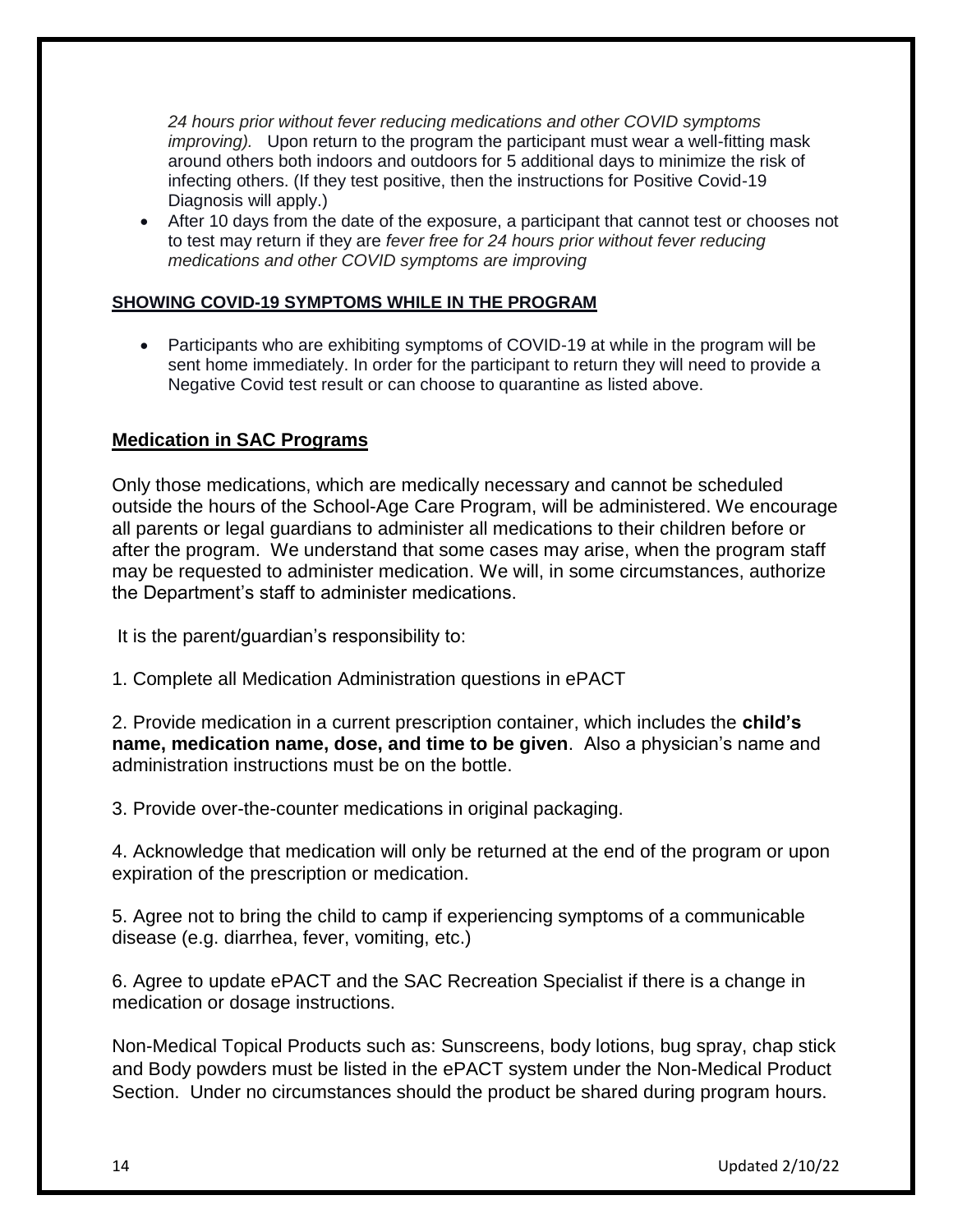#### **Participant Arrival and Release**

Durham Parks and Recreation does not assume responsibility for a participant until the participant has been signed into the registered program with a School -Age Care staff member.

#### **Summer Camp, Intersession and Fun Day arrivals:**

Participants arriving before 9am, should remain in the car until greeted by a SAC Staff member to complete the check in process.

Participants arriving after 9am, should call the number listed on the Parent Information Board. A SAC Staff member will come out to complete the check in process.

#### **After School arrivals:**

If a participant is arriving to the program by the School bus DPR staff will meet the bus the specified location and check the participant into the program. If the participant is not registered for the program the participant must remain on the school bus and cannot come to the DPR program.

#### **All School-Age Care program pick up**

Parents/Guardians and individuals listed on the Authorized Pick Up List will be allowed to sign a participant out of the program with proper photo identification shown. Please be prepared at each pick up to show your Photo ID.

Upon arrival to the program between the hours of 5:00pm-6:00pm, DPR staff be will outside prepared to verify ID's and will notify staff that a participant is ready for pick-up. The participant will be brought out to the car once verified. If there is no DPR staff outside, there will be a contact number for the pick up person to call to alert staff that a participant needs to be picked up.

Any person listed as a parent/guardian on the registration form may add or remove person(s) to the Authorized Pick Up List. **Updates to the pick-up list MUST be made on your ePACT account 24 hours prior to expected change**.

If there is a Custody Agreement that impacts the participant's Authorized Pick Up, please let the Recreation Specialist know ASAP and provide the Custody Agreement to the Recreation Specialist to be uploaded to your child's ePACT account.

#### **Late Pick Up**

All DPR School-Age Care Programs close at 6:00pm unless otherwise noted or inclement weather conditions occur.

Participants that are picked up after the Program's closing time will be charged a Late Fee. \$20 per every15 minutes **per child**, up to 1 hour past closing time is the late fee.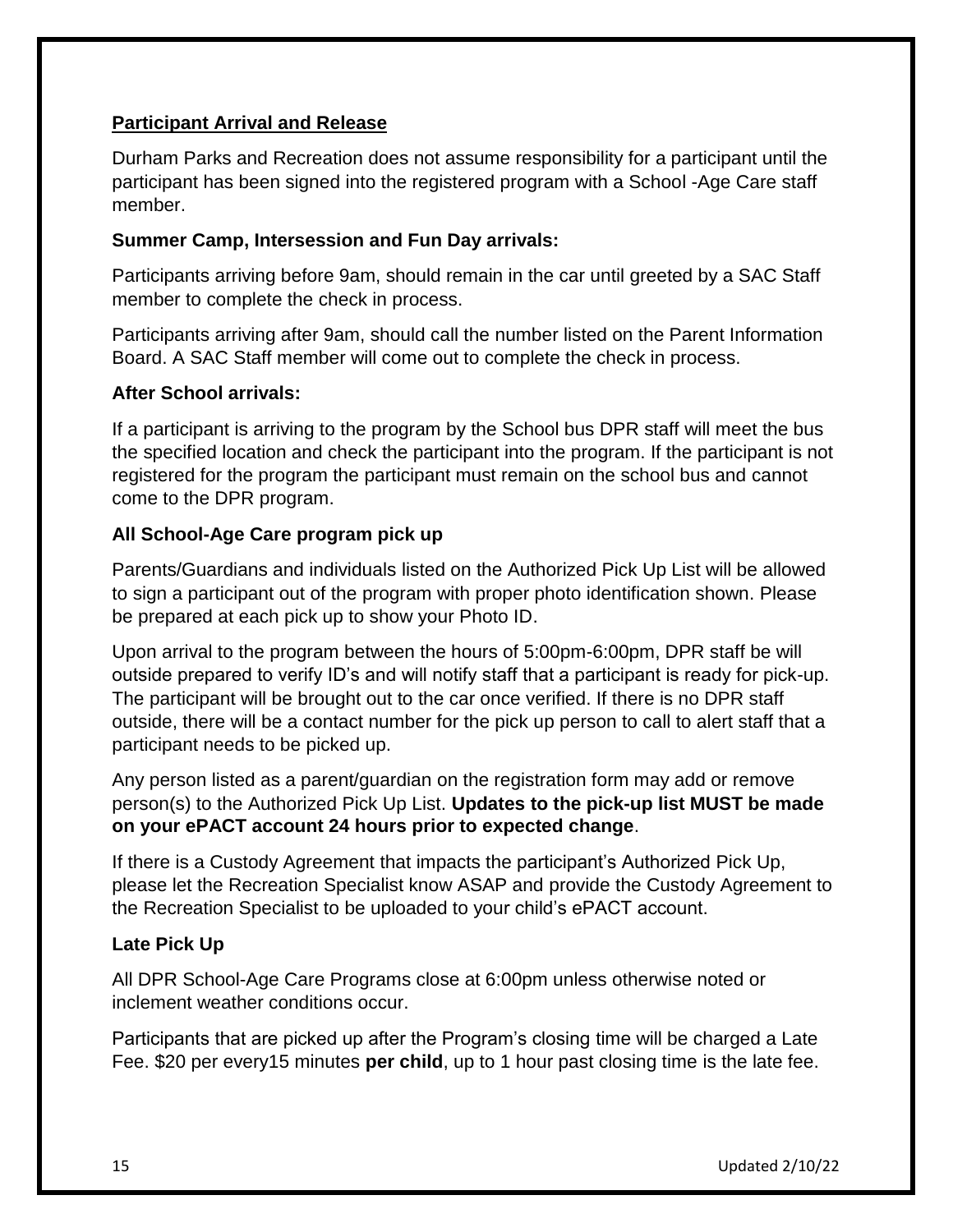If the child has not been picked up within 1 hour of the programs closing time the DPR Recreation Services Manager for Care Programs will contact Child Protective Services. The participant will be released to CPS until the parent/guardian or emergency contact can be reached.

Late fees must be paid in full before the participant can return to the program. Failure to pay may result in forfeiture of program slot, Refunds will not be given, continual late pickups will cause dismissal from program. The late fee charge can be appealed to Recreation Manager or Assistant Director of Care Programs at [DPRcareprograms@durhamnc.gov.](mailto:DPRcareprograms@durhamnc.gov)

(Excessive Late Pick Up Policy) Defined as; 15 or more minutes late on more than 2 occasions within 1 month. All fees previously paid will be retained. Calling into the facility to inform staff that a child will be late is always appreciated. However, the late fee will still be assessed.

#### **Photography/Video**

Durham Parks and Recreation staff may take pictures and/or videos during a SAC program to use for marketing material, staff training, program recognition, social media sites controlled by DPR Marketing staff.

Participant's names will not be published when photo or video clips are used and no monetary compensation will be given.

#### **Swimming Locations and guidelines**

| Durham Parks and Recreation Indoor<br><b>Swimming Facilities</b> | <b>Durham Parks and Recreation Outdoor</b><br><b>Swimming Facilities</b> |
|------------------------------------------------------------------|--------------------------------------------------------------------------|
| I.R. Holmes (Campus Hills)                                       | <b>Hillside Pool</b>                                                     |
| 2000 S. Alston Ave                                               | 1221 Sawyer Street                                                       |
| $(919) 560 - 4444$                                               | (919)560-4783                                                            |
| Edison Johnson Aquatic Center                                    | Long Meadow Pool                                                         |
| 500 W. Murray Ave.                                               | 917 Liberty Street                                                       |
| $(919)560 - 4265$                                                | (919)560-4202                                                            |
|                                                                  |                                                                          |
|                                                                  | <b>Forest Hills Pool</b>                                                 |
|                                                                  | 1639 University Drive                                                    |
|                                                                  | 919-560-4782                                                             |
|                                                                  |                                                                          |

Participants **MUST** follow City Pool Rules and instructions given by lifeguards and Pool Staff.

Parents/Guardians are encouraged to discuss water safety rules with their child/ren.

Participants will use DPR indoor and outdoor swimming facilities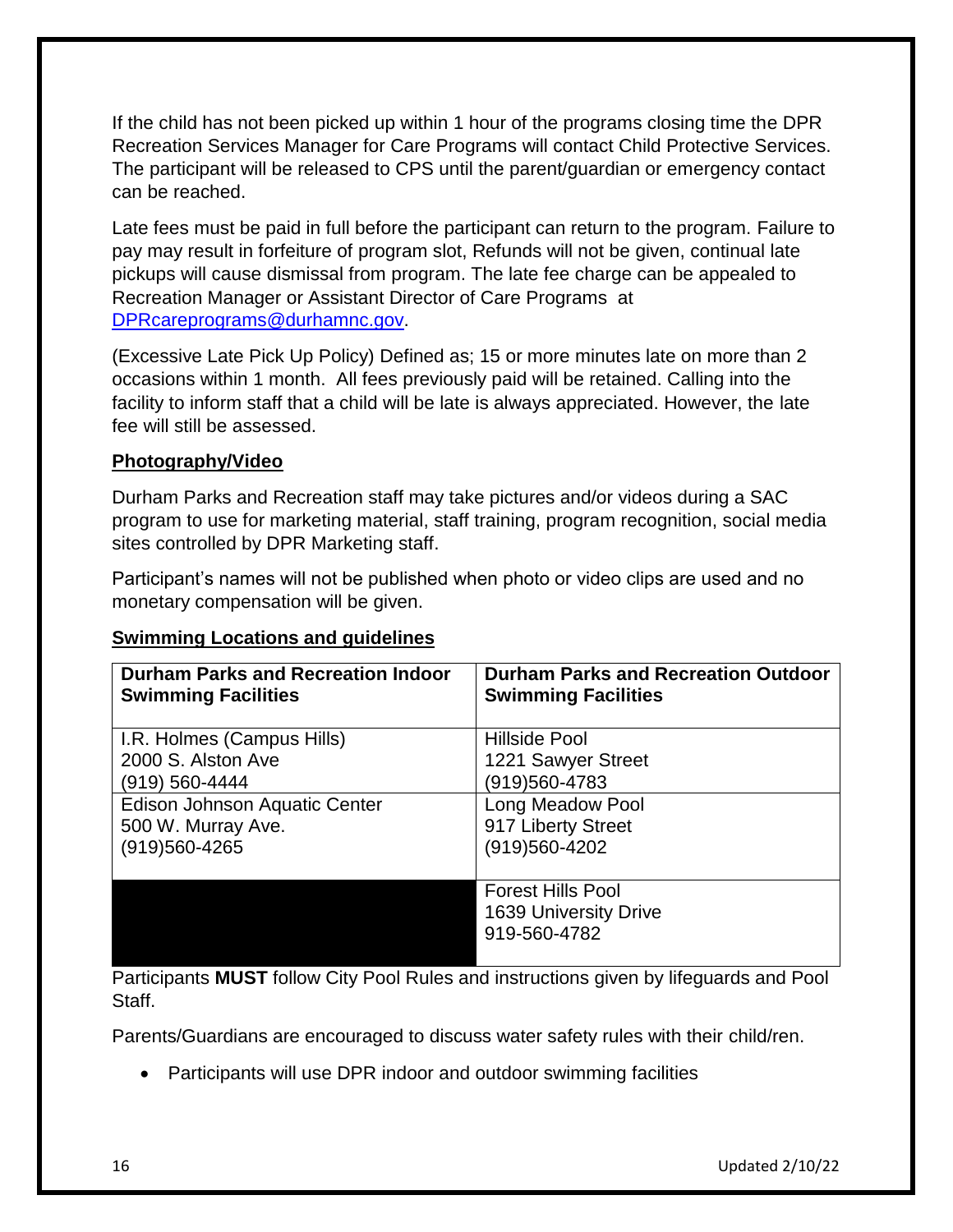- Participants will participate in a swim test on the first pool visit to assess the swimmers ability
- Participants are expected to follow ALL City Pool Rules
- Failure to follow rules and instruction by lifeguards and pool staff will result in: Participant sitting out of the pool for the remainder of pool visit. Possible loss of future pool privileges during registered program.

#### **Swim Test**

Durham Parks and Recreation Aquatic staff will conduct swim tests for all program participants.

A parent/guardian may request a participant not participate in a swim test and request the participant wear Personal Protective swimming vest.

Swimming Test requirements: Swim one (1) length of the pool (approximately 25 yards/ 75 ft) on their front with rhythmic breathing. Tread water for 30 seconds without stopping/touching the bottom of the pool. Participants who pass the test will be allowed to swim in the deep end.

Participants who *DO NOT* pass the test will only be allowed to play/swim in the shallow end and to where they can touch the bottom of the pool comfortably. A Personal Protective swimming vest will be offered to all non-swimmers**.** Durham Parks and Recreation staff reserves the right to place a participant in a Personal Protective swimming vest in the interest of the participant's safety.

#### **City Pool Rules**

- Only proper swimming attire will be allowed (No cut offs or street clothes) Swimwear must fit properly and not be too revealing.
- No running on pool deck(s)
- No floatation devices, fins or snorkeling equipment is allowed. (We will provide your child with a Coast Guard approved personal floatation device if requested).
- No food, drinks or gum allowed in the pool area.
- Persons with open wounds, sores or skin infections are not permitted in the pool.
- Inappropriate behavior will not be tolerated.

#### **Weather and Emergencies**

During Inclement weather it is DPR's main priority to protect the safety of all participants and staff members.

#### **After School:**

DPR follows the Durham Public Schools Inclement Weather schedule during the school year.